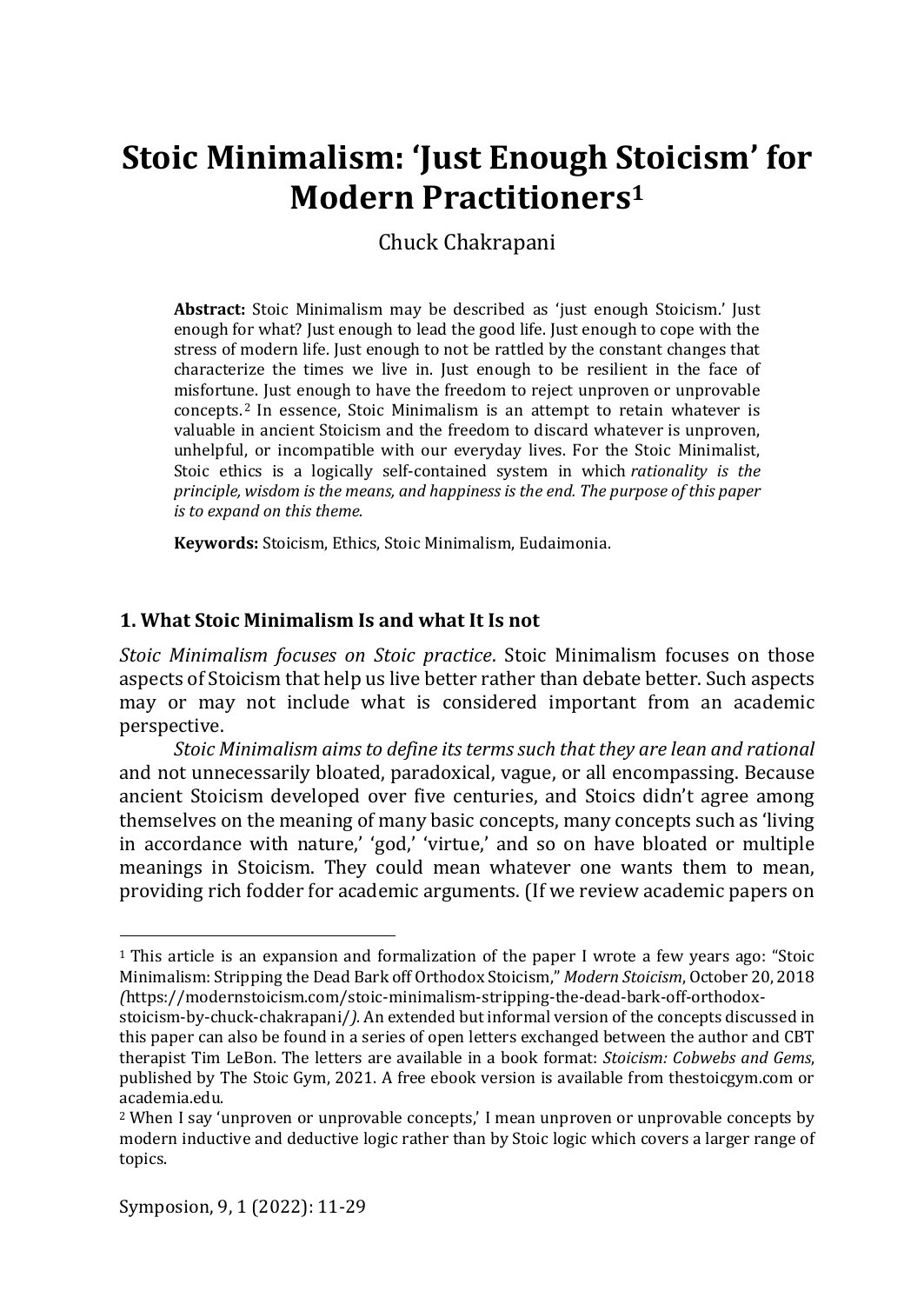Stoicism, it becomes obvious that the academic arguments still swerve around what Stoics could have meant by such terms.<sup>3</sup>)

*Stoic Minimalism is not intellectually ambitious* and does not attempt to rewrite Stoic philosophy. It is modest in what it seeks to do: to clear the cobwebs surrounding ancient Stoicism and adapt it to modern sensibilities without compromising the basic principles of Stoicism. It is like renovating a property – throwing out things that are no longer or never were useful, minimizing things that may only be marginally useful, and making sure that whatever remains is strengthened, polished, and preserved.

*Stoic Minimalism is not against orthodox Stoicism* but holds that Stoic ethics can be understood and practiced without the help of superfluous, vague, or dated concepts. It asserts that Stoic ethics is at the core of Stoicism and it is based on reason and not revelation. It argues that, if reason underlies Stoic ethics, we should be able to derive the principles of Stoic ethics logically without having to resort to things that are unproven, unprovable, or proven wrong.

# **2. The Rationale for Stoic Minimalism**

Stoic Minimalism is not an academic intellectual exercise. It goes to the core of Stoicism. As Martha Nussbaum says in her interview with Roger Crisp,

[The Stoics] … thought that philosophy should be not merely theoretical, but also practical. ... people should be in charge of their own critical thinking. $4$ 

A similar stand is taken by Pierre Hadot.

[Stoic philosophy] is not the deposit of philosophical concepts, theories, and systems to be found in the surviving texts of Graeco-Roman antiquity, the subject matter of courses of study in the curricula of modern universities. (Hadot 2002, 127)

If we accept Nussbaum's and Hadot's views of Stoicism (as Stoic Minimalism does), what we should be really concerned more about is the relevance and application of Stoicism to modern life rather than treating it as fossilized subject matter of courses of study in academe with all the trappings and obscure arguments that accompany such treatment. As A.A. Long points out, Stoics were *proudly committed to consistency using deductive methodology* (Long 2018). We

<sup>3</sup> For instance, if we search in Academia.edu for academic articles that deal with (Stoic) god, nature, or ethics, we will find papers that rival the controversies that centre around the number of angels that dance on the head of a pin such as 'Stoic soul in Stoic corpses,' 'The compulsions of Stoic assent,' 'Stoic ontology and Plato's sophist,' and 'Quasi-being in Stoic ontology,' to name a few. I don't dispute the need for such scholarly papers but just want to point out how little relevance such distinctions have for average practitioners of Stoicism who approach Stoicism to better their lives.

<sup>4</sup> *Martha C. Nussbaum in conversation with Roger Crisp*. https://www.3ammagazine.com/ 3am/oxford-think-festival-10th-18th-november-2018/.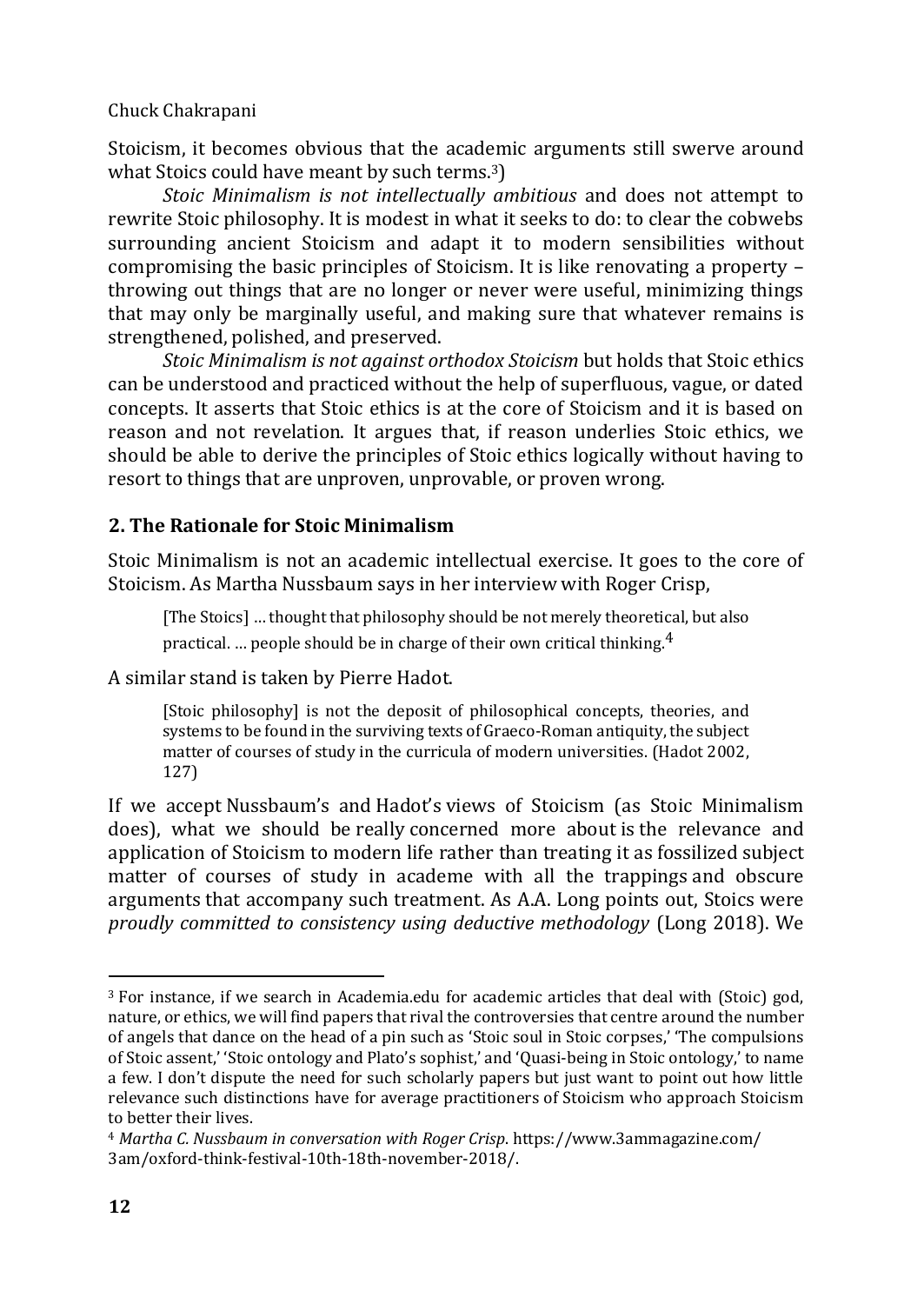will follow this tradition. Our eventual aim is to follow the path defined by Epictetus:

To assent to what is true, dissent from what is false, and suspend judgment when uncertain. (*Discourses* iii.3)

In areas of uncertainty, a Stoic minimalist is free to believe whatever she chooses to, provided it doesn't contradict the basic tenets of Stoicism. In the next section, I outline a framework for these tenets.

# **3. A Framework for Developing Stoic Minimalism**

A framework is a set of propositions that give a structure to the discussion. It outlines logical means of accepting, rejecting, or revising what constitutes Stoic Minimalism. Here are the basic propositions of Stoic Minimalism.

- 1. *Stoicism is a eudaimonic philosophy. Its goal is happiness.* [All Stoics]
- 2. *Stoicism is a rational and deductive system*. [A.A. Long 2018]
- 3. *There is no obligation to accept things that are neither rational nor deducible*. [Corollary of (2) above]
- 4. *When multiple versions of the same concept are offered, the least complicated version should be preferred*. [Loosely based on Occam's razor].
- 5. *Concepts that are less widely agreed upon and for which there is no direct proof should be avoided, especially if we can achieve the same results without using those concepts.* [Corollary of (4) above]
- 6. *Metaphysical explanations that cannot be proven one way or another should be avoided.* [Corollary of (2) above.]
- 7. *Stoic Minimalism does not attempt to rewrite Stoic principles. It only aims "to assent to what is true, dissent from what is false, and suspend judgment when uncertain."*
- 8. *When established modern science conflicts with ancient Stoicism, ancient Stoicism may be modified to reconcile the two.* However, this should be done carefully, sparingly, and only when it is absolutely necessary, because modern science itself is subject to change. There is no need to modify Stoicism every time a scientific paper is published.
- 9. *Ancient expression of Stoicism may be modified to conform to modern usage and idiom of the day*. [Making Stoicism relevant to a wide variety of practitioners.]

With this framework in mind, we are now ready derive modern Stoic Minimalism from ancient Stoicism.

# **4. Traditional Stoic Theory**

Ancient Stoics believed that Stoicism consisted of three aspects.

- 
- 1. Physics **How the universe is organized and run.**<br>2. Logic **How to establish what is true**. How to establish what is true.
- 3. Ethics How best to live our lives.

The essence of Stoicism for a practitioner is Stoic ethics, which deals with how best to live our lives. However, according to the ancient Stoics, Stoic ethics cannot stand on its own. On the face of it the ancient schema sounds reasonable. Who could possibly object to knowing how the world works (physics) and knowing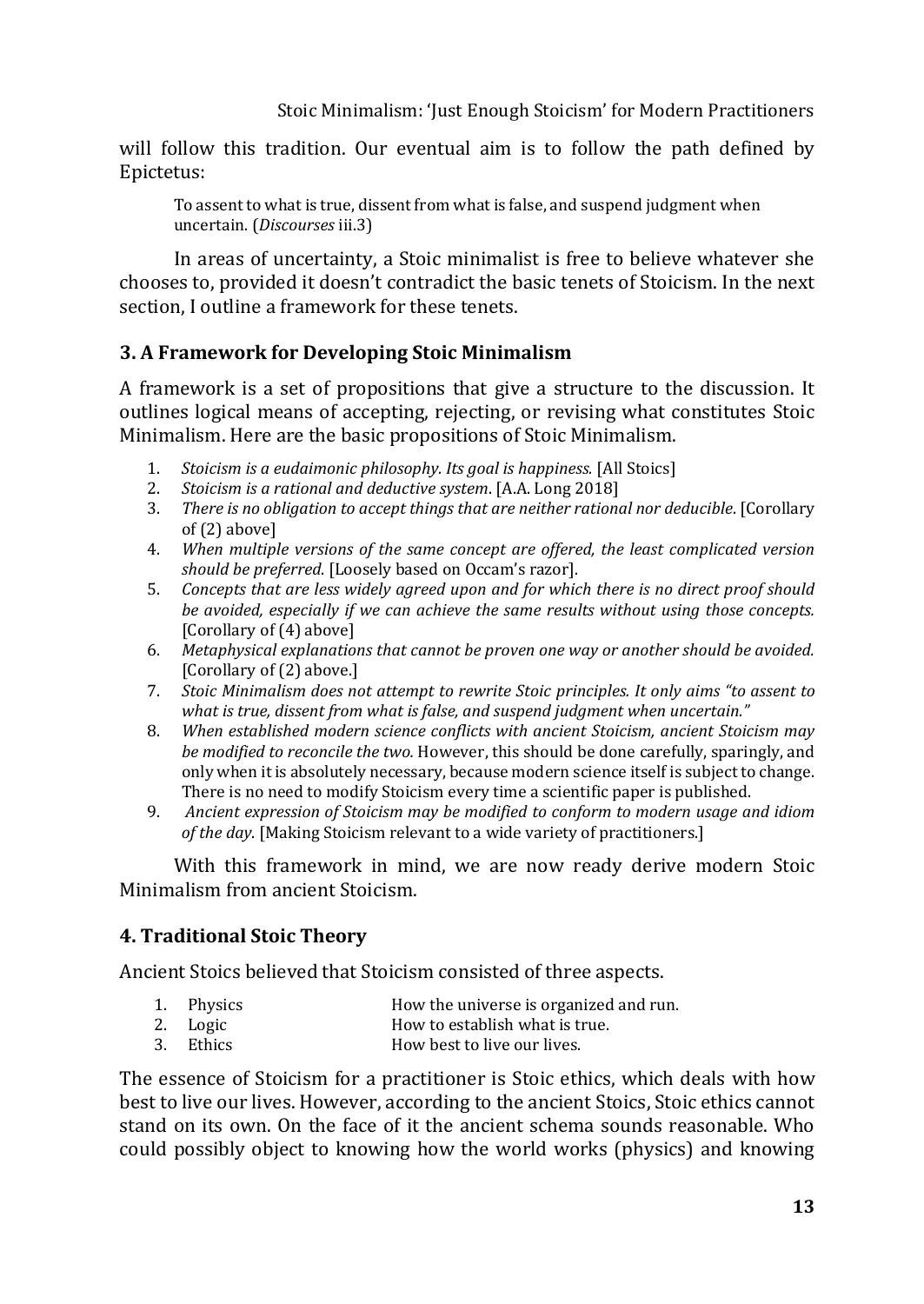what is true (logic) before understanding how we can apply this to live our lives? But when we specifically examine the contents of Stoic physics and Stoic logic, a different picture emerges. So, before exploring Stoic Minimalism in detail, let's review briefly the contents of Stoic physics and Stoic logic to understand if we need these two disciplines to understand and practice Stoic ethics.

# **5. Stoic Physics: A Brief Outline<sup>5</sup>**

Stoic physics covers both physics (the scientific understanding of how things work) and metaphysics (the first principles of things, including abstract concepts such as being, knowing, substance, cause, identity, time, and space.) As Tad Brennan points out,

Stoic physics… included theology, ontology, determinism, the nature of causation, as well as topics such as cosmology and the study of plants and animals. (Brennan 2015, 32)

Stoic physics is a blend of what we call physics and the ancient Stoic notions of how everything works, not necessarily based on principles of physics.

The Stoics wanted to understand Nature because Nature taken as a whole is the greatest thing there is, and we are parts of it. (Sellars 2015)

However, wanting to understand something and actually understanding it are two different things. The Stoics might have thought that they had identified the foundation of Stoic ethics. But did they? Before concluding one way or another, let's quickly review what the Stoic physics says.

# 5.1 Creation of univers**e**

Our world has a starting point. Before that, only the perfection of Zeus (God or Reason) existed. Zeus or Reason is corporeal, and it is continuous in space. In the beginning, everything else was inert. Zeus pervaded through inert matter and created the living body and the cosmos. Creation started when divine fire condensed into a liquid. This liquid was partly vaporized and partly condensed into the earth, while the fire continued to exist. The fire has been the source of all objects and all changes to come. The principles inherent in fire drove the creation and development of our world.

# 5.2 The basis of rationality

We are influenced by two principles: active and passive. These two principles are based on four elements: Fire, Air, Earth, and Water. Air and Fire are light elements dominated by an active principle. Earth and Water are heavy elements dominated

<sup>5</sup> This summary of Stoic physics is not based on a single source but on several sources I have consulted over the years. They include Sambursky (1959), Gaca (2000), Wiegardt (2009) White (2003), and Hahm (1977).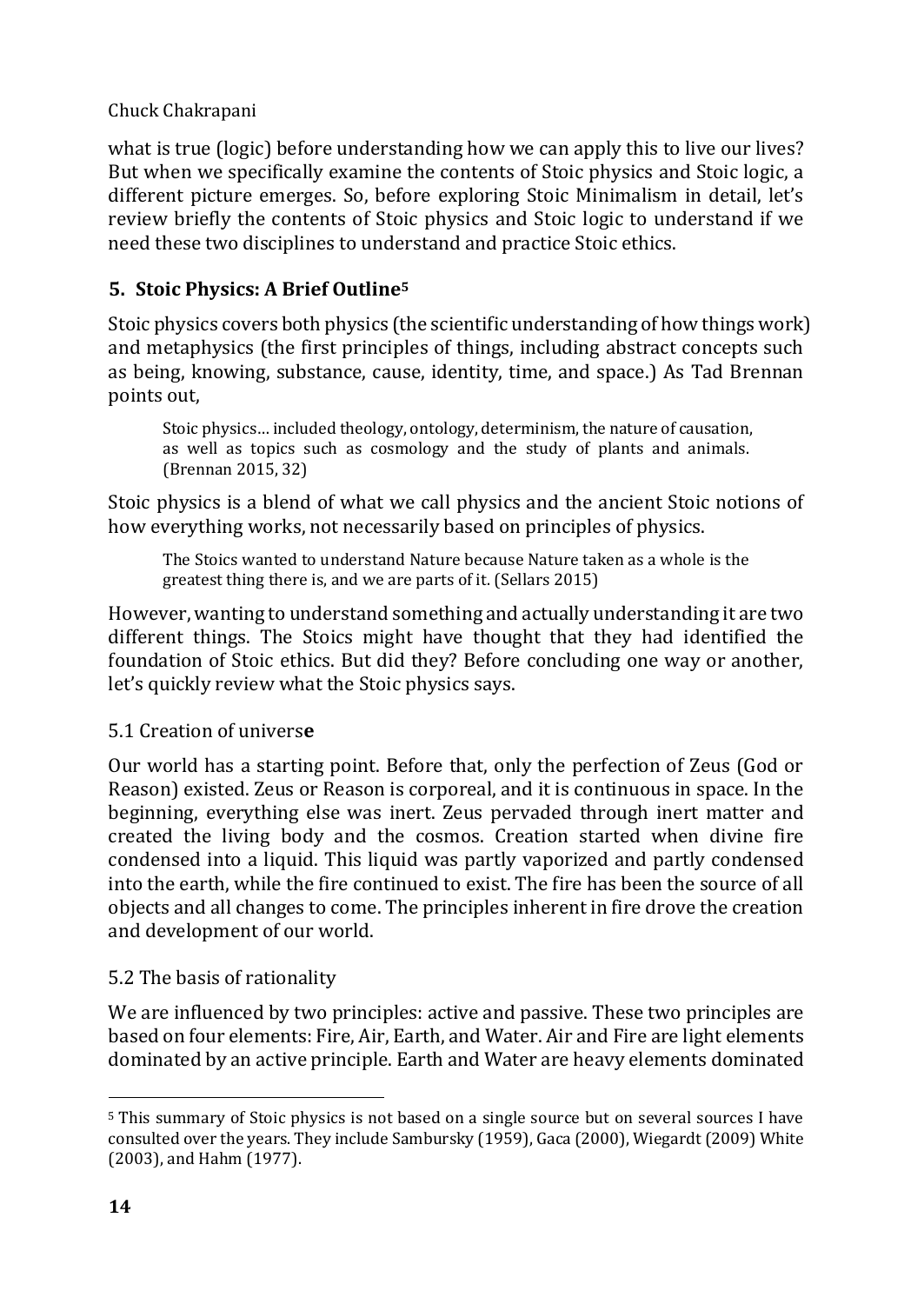by a passive principle. When we are influenced more by an active principle, we are rational and divine; when influenced by a passive principle more, we are less so.

The world is an interaction between the active principle (fire, air, or pneuma) and the passive principle. They constitute a dynamic continuum, fluid and in flux with no independent part. There is no void in the cosmos. It begins only at the edge of the cosmos.

# 5.3 Causal determinism and the nature of the soul

After having created the cosmos, Zeus set in motion an inexorable causal chain of events. So, all events in the course of history are connected, each cause producing an effect which causes the next effect.

The human soul consists of eight streams: five senses and three faculties (reproduction, speech, and command). All our cognition takes place in our command center. Command faculty controls the remaining seven streams of the human soul. It is a two-way street from the center to the surface and back. We are nurtured by Eros, the God of Love, the creative force. It unifies the opposites, bringing active and passive principles together (as noted by Gaca 2002 and Weigardt 2009). Life is created, nurtured, and reproduced through Love and it is as important as eating, resting, sleeping, and other important activities. As a rational being, one can experience love without attachment to any particular person, place, or thing.

Death occurs when the soul loosens its tension and separates from the human body. Even though the active and passive principles are thoroughly intertwined, they retain their unique properties and separate at death. The soul then joins with the 'World Soul.' In Stoic physics, there is no reward or punishment after death. There is no heaven, no hell. In fact, there's no after-life.

# 5.4 Hierarchy of beings

The entire cosmos is a rational animal but there is a hierarchy. The hierarchy is determined by the nature of the *pneuma* (divine breath) that shaped each layer.

- God has perfect logos and therefore he is on the top of the Stoic hierarchy.
- Humans come next. They have logos.
- Then come non-rational animals. They can perceive.
- Plants come fourth. They neither think nor perceive but they respond to their environment.
- All non-living stuff is inert and therefore at the bottom of the hierarchy.

# **6. Do We Need Stoic Physics?**

As we discussed earlier, Stoic physics is deeply into metaphysics speculating on the origin, the development, and the ending of the universe and the individual.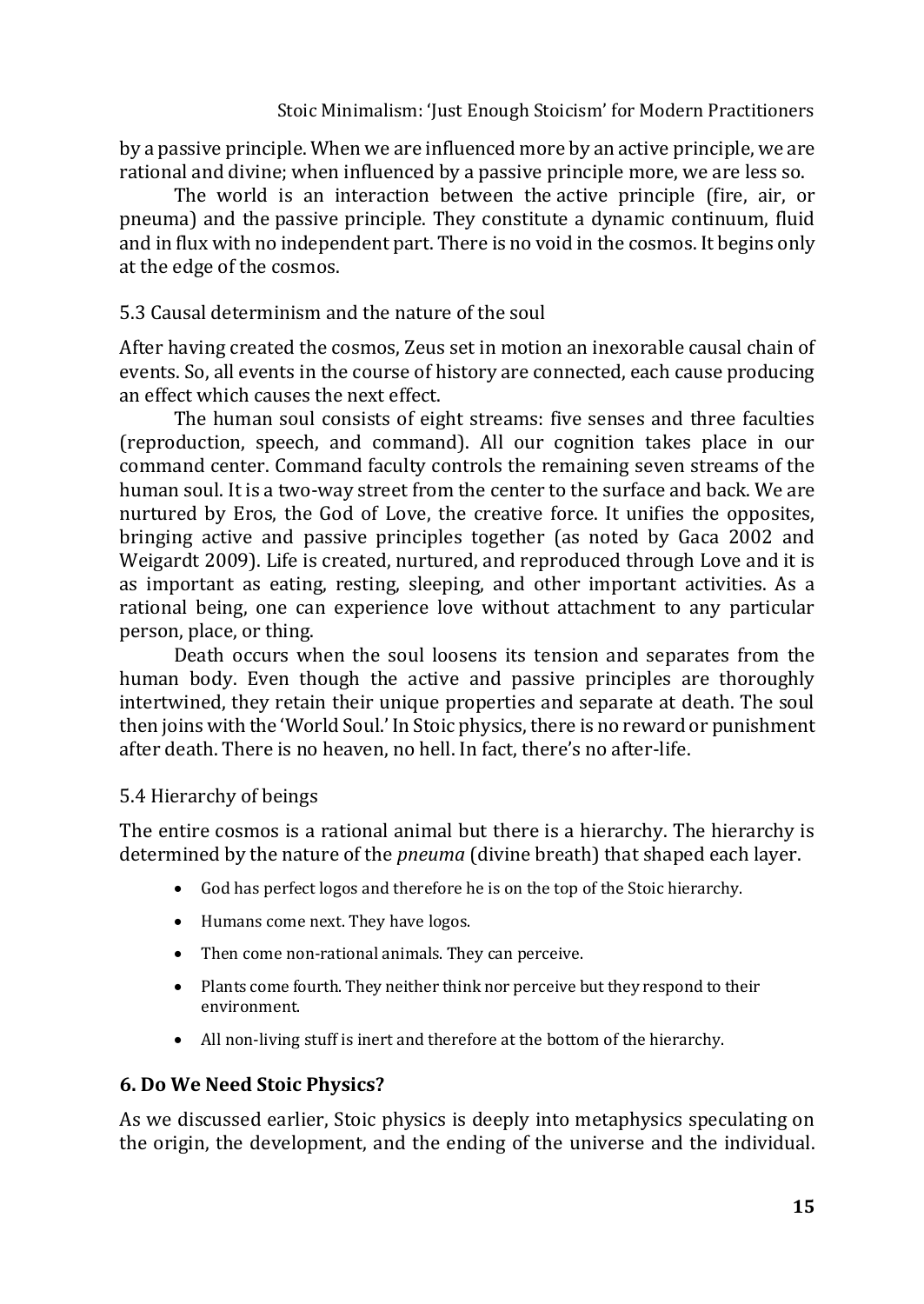Many modern Stoics – probably the majority – don't consider Stoic physics relevant. But there are others who still do. Let's briefly review the assertions of Stoic physics and see if they bear any relevance to the practice of Stoicism now.

The issue of the relevance of Stoic physics to Stoic ethics hinges on two questions:

- 1. Does what Stoic physics says correspond to the principles of modern physics?
- 2. If it does, does it make any difference at all to our understanding of Stoic ethics?

The latter question is the more important one because if Stoic physics has no bearing on Stoic ethics, then it would make little difference whether its principles are true and whether modern physics confirms it. So, let's look at the second question: Does Stoic physics have any bearing on Stoic ethics?

# 6.1 Do the principles of Stoic physics affect Stoic ethics?

*Stoic physics asserts our universe begins and ends with fire*. Let's examine the implications of the universe beginning and ending with water instead of fire. Would it have any bearing on Stoic ethics? There's nothing in our Stoic ethics – the principle of dichotomy, living in accordance with nature, living a virtuous life – that depends on how the universe began or will end.

*Stoic physics informs us that we are rational when dominated by an active principle, such as fire or air.* As with the previous one, we cannot prove this proposition either and, even if we could, it has no bearing on Stoic ethics.

*Stoic physics says that the human soul consists of eight streams: five senses and three faculties.* If the human soul is the same as our senses and faculties, does Stoicism accept an abstract notion of a soul? If the human soul is more than our senses and faculties, how is it defined and how does it relate to Stoic ethics?

*Stoic physics believes that we are nurtured by Eros, the God of Love*. We cannot prove this. Whether it is true or not, Stoic ethics will work equally well.

*Stoic physics conceives of the entire cosmos as a rational animal with a hierarchy* (God at the very top and non-living beings at the very bottom.) Again, this has no bearing on Stoic ethics. Even if the entire universe is an unconscious jumble of atoms, Stoic ethics would still work. As we shall soon see, even the Stoics who believed in Stoic physics such as Epictetus and Marcus Aurelius acknowledged this. We all assume some sort of rational world (such as the sun rising in the morning, seasons changing) which is broadly governed by cause and effect (such as gravity pulling things down, fire burning things, and so on). But there is no reason to view the entire cosmos as a rational animal.

*Stoic physics views death as the soul loosening its tension and separating from the human body*. If the human soul is no more than our senses and faculties, then this proposition has nothing to contribute to our understanding of death, since it has nothing to say as to why the tension between human body and soul is loosened.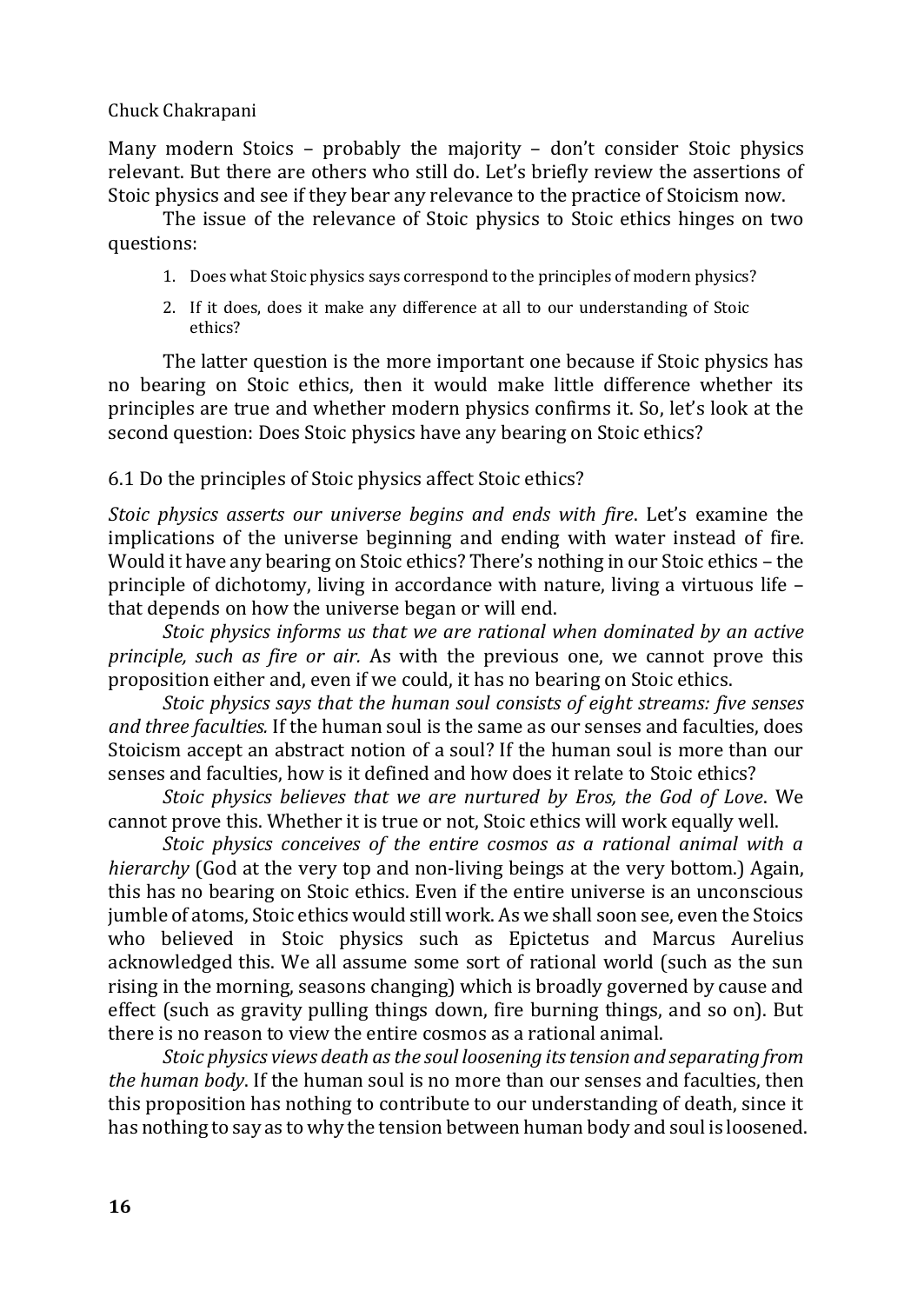As we can see, there is nothing in the basic principles of Stoic physics that contributes to our understanding of Stoic ethics. We will return to this later to discuss more topics arising out of Stoic physics.

### 6.2 Evaluating the argument for Stoic physics

It is not just ancient Stoics such as Chrysippus and Cleanthes who believed that Stoic physics provided the foundation for Stoic ethics. Some modern scholars also believe it. For example, Pierre Hadot, an influential modern Stoic scholar and an ordained priest, believes that the discipline of assent can be derived from Stoic physics (1998). Some academics such as Massimo Pigliucci (2017) accept this assertion presumably under the assumption that Hadot's derivation is strictly based on logic. But Hadot's derivation is not based on formal logic. Rather it is an assumed connection.

From a strictly logical perspective though, if A can be derived from B, it does not follow that B is indispensable for deriving A; it may simply be one of the many antecedents from which it can be derived. It could also be a non-causal connection. Therefore, to demonstrate that Stoic physics is needed for Stoic ethics, one has to demonstrate not just that Stoic ethics can be derived from Stoic physics but also that Stoic ethics cannot be derived without Stoic physics. *To my knowledge, Stoic scholars haven't demonstrated that Stoic ethics can be derived from Stoic physics and ONLY from Stoic physics.* Without such a demonstration, Stoic physics cannot be considered the foundation of Stoic ethics. As a matter of fact, Stoic scholar Julia Annas points out that Stoic ethics can stand on its own two feet without having to be propped up by Stoic physics.

I don't believe that we are under any obligation to conform our use of the term 'Stoic ethics' to the ethical part of philosophy as understood by the Stoics themselves. I am more comfortable using Stoic ethics as an independent area of Stoic inquiry that does not in any way depend on Stoic physics for its existence. (Annas 2014, 330)

A.A. Long, one of the most respected modern Stoic scholars, maintains that Stoic physics is foundational, and "Stoic ethics should be understood in terms of Stoic physics."(Long 2018, 23) And yet, he goes on, as Julia Annas points out,

[T]o discuss impulse, emotion, virtue, and indifferents and the other ethical topics we find in the ancient sources and do so without once bringing in pneuma or the cosmos, indeed often locating Stoic understanding of these topics in engagement with Socratic and other traditions of ethical thinking. (Annas 2014, 215)

It is tempting to believe that Stoicism derives its ethics from a comprehensive understanding of the universe. But, so far as I can see, Stoic ethics is self-contained and can be derived from self-evident principles, as A.A. Long (2018) himself appears to have done. It can be treated as any other branch of social science. As Julia Annas contends this is exactly what even those who believe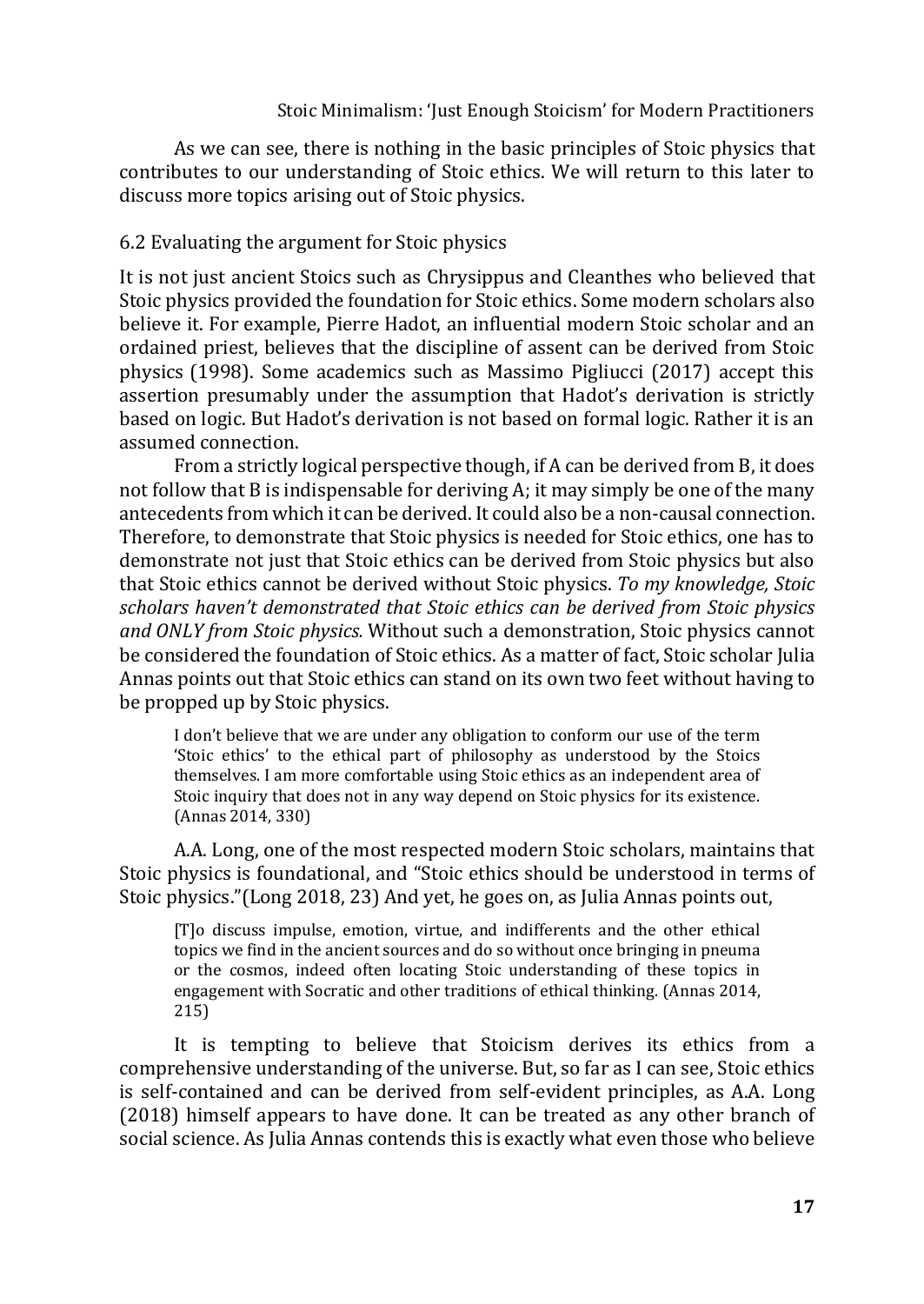is Stoic physics often end up doing. In any case, there is nothing new or revolutionary about focusing our attention on Stoic ethics to the exclusion of Stoic physics and Stoic logic. As Brad Inwood points out, **"**The narrow focus on ethical improvement is also an authentic component of ancient Stoicism." (2018, 106)

### 6.3 Stoic physics in its historical context

The rejection of Stoic physics, especially for a practitioner, is not a modern revisionist idea. Almost as soon as it was proposed by Zeno, one of his students, Aristo(n) of Chios challenged it. Aristo wanted to discard Stoic physics saying that Stoic physics "was beyond our reach" (Diogenes Laertius 7.161). Cleanthes stood against this view. Although Cleanthes' view on Stoic physics prevailed, Aristo continued to be influential for centuries to come. Some scholars believe that it was the writings of Aristo that finally transformed the 25-year-old Marcus Aurelius into a full-fledged philosopher, as evidenced in his letter to his rhetoric teacher Marcus Fronto (see Haines 1919, 218 and Richlin 2006, 142).

The acceptance of ethics as the sole purpose of philosophy goes all the way back to the Cynics, who greatly inspired Stoicism. The Stoic philosopher Posidonius of the middle Stoa did not reject Stoic physics or logic, and yet he "clearly treated ethics as the ultimate point of philosophy" (Inwood 2018, 36). The last undisputed scholarch of Stoicism, Panaetius, ignored Chrysippus and rejected the notion of a phoenix cosmos (Holowchak 2008).<sup>6</sup>

Later Stoics such as Musonius Rufus, Epictetus, Marcus Aurelius, and Seneca did not explicitly reject Stoic metaphysics but gave it less prominence. They went out of their way to state explicitly (although not frequently) that many of these theoretical topics may be superfluous. For example, this quote with reference to metaphysical questions is attributed to Epictetus:

What do I care whether matter is made up of atoms, indivisibles, or fire and earth?... Questions beyond our ken we should ignore, since the human mind may be unable to grasp them. However easily one assumes they can be understood, what's to be gained by understanding them in any case? It must be said, I think, that those who make such matters an essential part of a philosopher's knowledge are creating unwanted difficulties. (Fragment 1)

Marcus Aurelius expresses a similar view in several passages in *Meditations, emphasizing* that Stoic principles will work even if we don't accept Stoic metaphysics. For example,

Either all things spring from one intelligent source and form a single body (and the part should accept the actions of the whole) or there are only atoms, joining and splitting forever, and nothing else. So why feel anxiety? (*Meditations* 9.39)

<sup>6</sup> Panaetius did not reject Stoic physics completely but did not accept Chrysippus' version of it. What is of relevance here is that no matter who believed which version of Stoic physics, it made zero difference to Stoic ethics.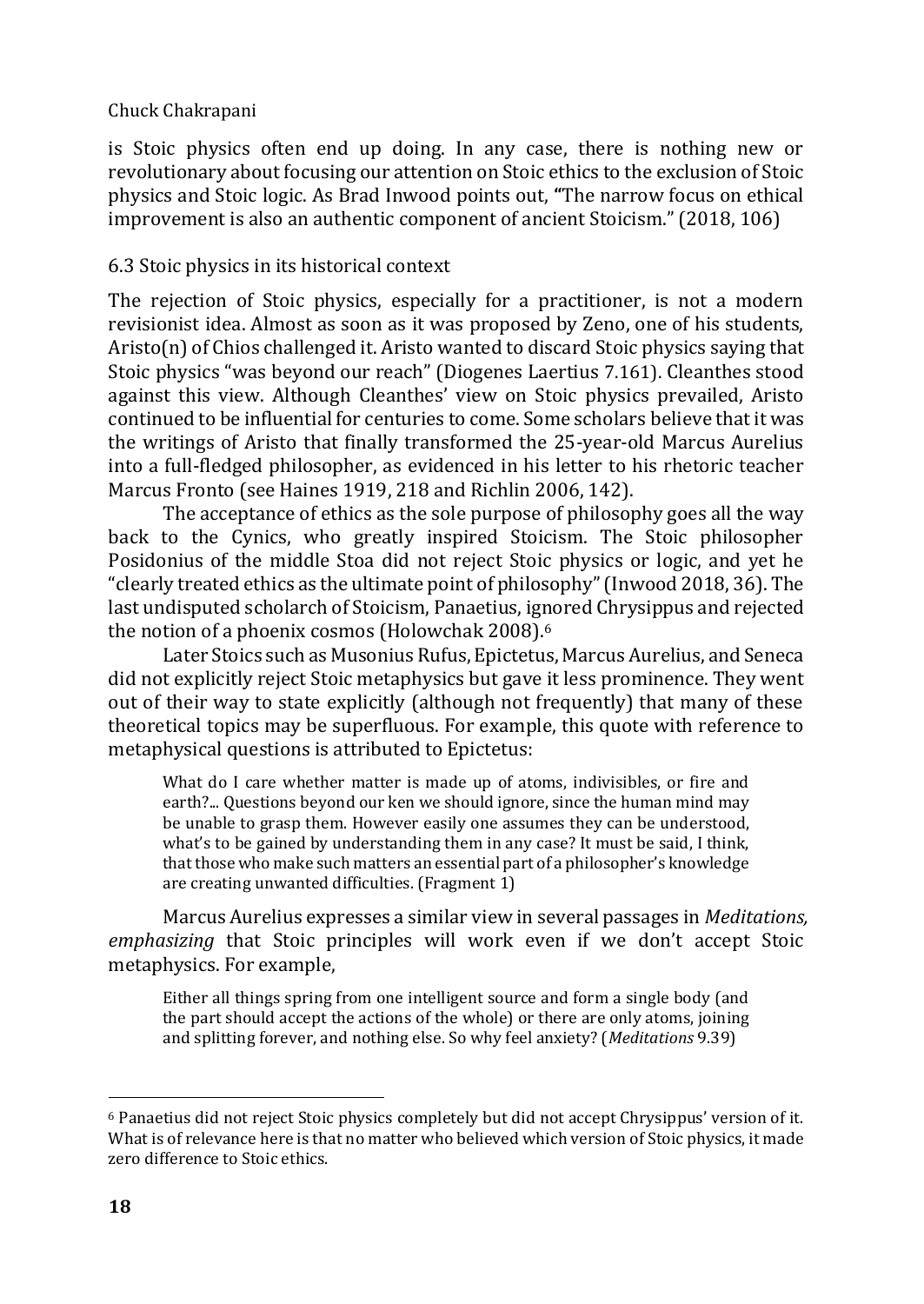Musonius Rufus also talked in general against the multiplicity of concepts and argued for a form of Stoic Minimalism.

… nor is there any need that pupils should try to master all this current mass of precepts on which we see our sophists pride themselves; they are enough to consume a whole life-time. (Lecture 11)

Neither do all modern Stoics believe that Stoic physics relevant to Stoic ethics. For instance, Julia Annas (2014) has this to say about the (non-existent) relationship between Stoic physics and Stoic ethics.

We find no texts in which virtue, impulse, and the like are derived from Stoic physics. (315)

Not just that. She goes a step further and concludes that

We have no support for the claim that Stoic ethics can only be understood in terms of the concepts of Stoic physics. (315)

As we see from this historical account Stoic physics is not a universally accepted part of Stoicism, ancient or modern.

# **7. Causal Determinism**

As we noted earlier, Stoics were causal determinists. Who can disagree with the cause-and-effect chain? Our entire learning is based on finding causes for things that happen. Even children understand the relationship between cause and effect. But strict causal determinism poses a dilemma. If there is a strict causal chain from the time things were set in motion, then it can't be interrupted. Presumably, the first cause, whatever it may be, had decided the rest of history. If someone apparently interrupts it, that interruption itself has to be the effect of an earlier cause. Even though you may think that you took it upon yourself to interrupt it, you did not. You are helplessly carrying out what is in fact your part in the causal link.

# 7.1 *The lazy argument and Chrysippus' reply*

So, it would seem that everything is predetermined. If everything is predetermined, what need is there for us to act? Why should we bother to go to a doctor when we are ill? Why should we take any responsibility for our actions? Why should we be virtuous? If we are immoral, that is predetermined. If we are not virtuous, that is predetermined too. So where is individual responsibility in all this and why should we bother to study Stoicism or any other philosophy for that matter? This argument is called the lazy argument. One may call it a 'lazy' argument, but as we will see, it is not a stupid one.

In an attempt to counter this 'lazy' argument, Chrysippus introduced a rather clever position known as *compatibilism*. It is based on the concept that there are two types of causes: *internal* and *external (*Cicero, *On Fate* 28.9*).*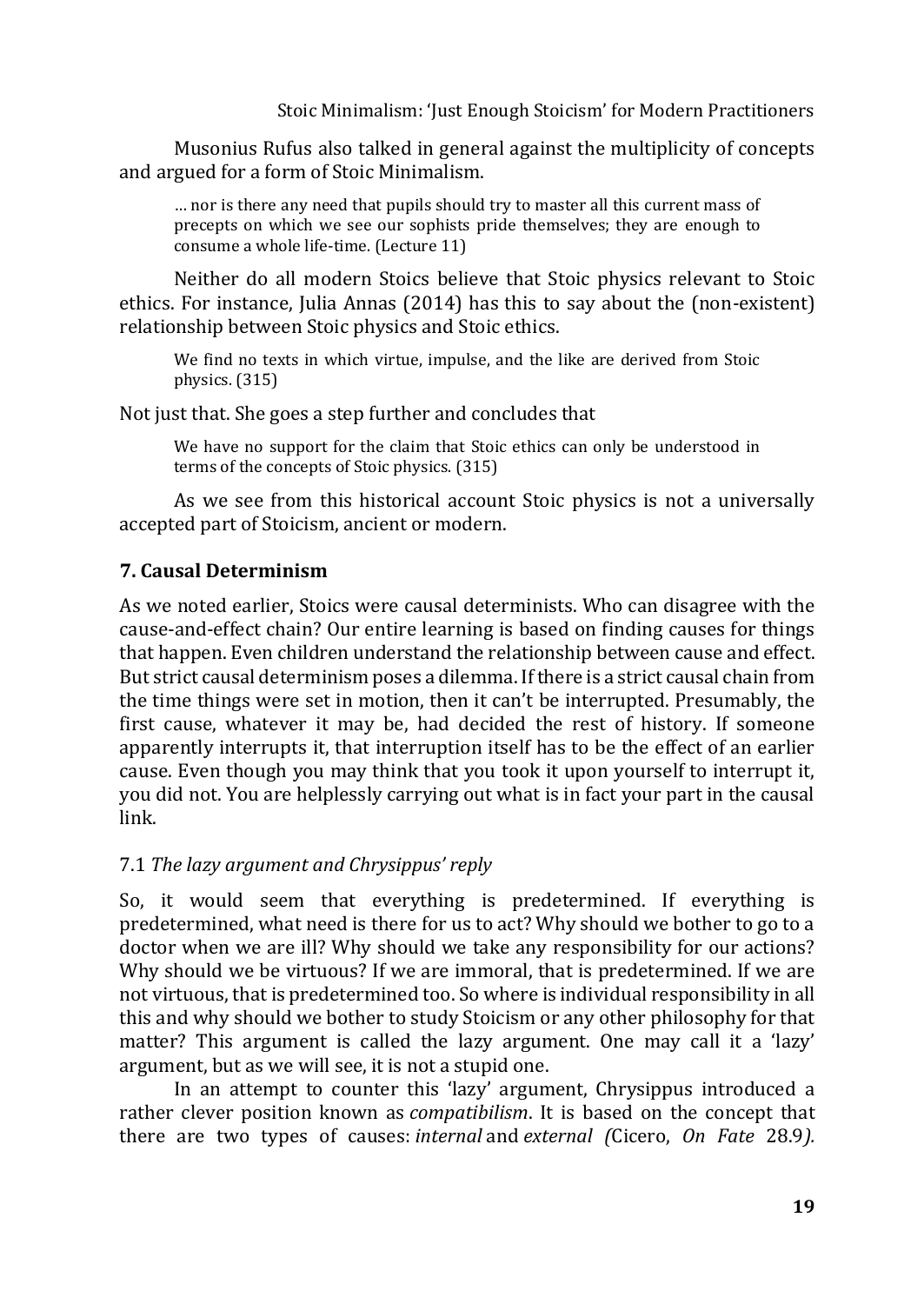The *external* cause (for example, that you fall ill) may be predetermined, but the *internal* cause (your decision to go to the doctor) is generated by you. Another person, depending on *his or her* personality may have decided differently. Thus, both causal determinism and your freedom/responsibility are both preserved. You are free to act, even though everything is predetermined.

To explain compatibilism Chrysippus introduced a rather disingenuous analogy. Suppose there is a cone and a cylinder, each standing on end motionless. Even if it is predetermined that both would be pushed, they don't respond the same way. When a cylinder is pushed (an *external* act) and falls over, it rolls, compatible with its *internal* nature; when a cone is pushed and tips over, it spins, compatible with *its* internal nature. So, although the universe (the external cause) is deterministic, the individual (the internal cause) is free to make her choice and choose what is compatible with her nature. Suddenly, everything that is predetermined can be overruled and depending on what an individual decides to do (the internal cause), the course of events can be changed forever.

But wait a minute. Who determined my nature that is the cause of my internal decision? Surely, it couldn't have been me because I myself am a unit in the causal chain and my nature is a consequence of other causes. Who instilled in Donald Trump his potential responses and, in Mother Teresa, her potential responses? Who gave the cone the attributes of a cone and the cylinder the attributes of a cylinder? Since cones cannot choose to roll and cylinders cannot choose to spin*, they simply do not have a choice*. Marcus Aurelius reasons similarly: "A cylinder cannot move at will" (*Meditations* 10.33). We are back to hard determinism. The apparent freedom of cones to spin and cylinders to roll is an illusion. What they could possibly do when pushed is fully determined long before they were ever pushed. As Tad Brennan puts it, compatibilism is an unstable and unsatisfying compromise,

…the doctrine that Fate causes but Fate does not necessitate turns out to be an unstable and unsatisfying sort of compromise. (Brennan 2005, 278)

Stoic determinism suffers from the same shortcomings as the other aspects of Stoic physics – trying to answer unanswerable questions and then trying to justify them by logical-sounding arguments that don't add up.

#### 7.3 Can we resolve this?

I believe that this is an unresolvable issue like the existence of God. I prefer to be an agnostic on unresolvable issues. I don't want to accept *any* answer because I cannot produce *the correct* answer. The foundations of Stoic ethics are logical and empirical. To claim that Stoic ethics needs the support of Stoic physics in any shape or form is a purely academic exercise and has no foundation in fact.

Academic credentials are not proof. Endlessly parsing and guessing what secondary sources might have meant is not proof. Belief is not proof. Obscure arguments are not proof. Tenuous connections are not proof.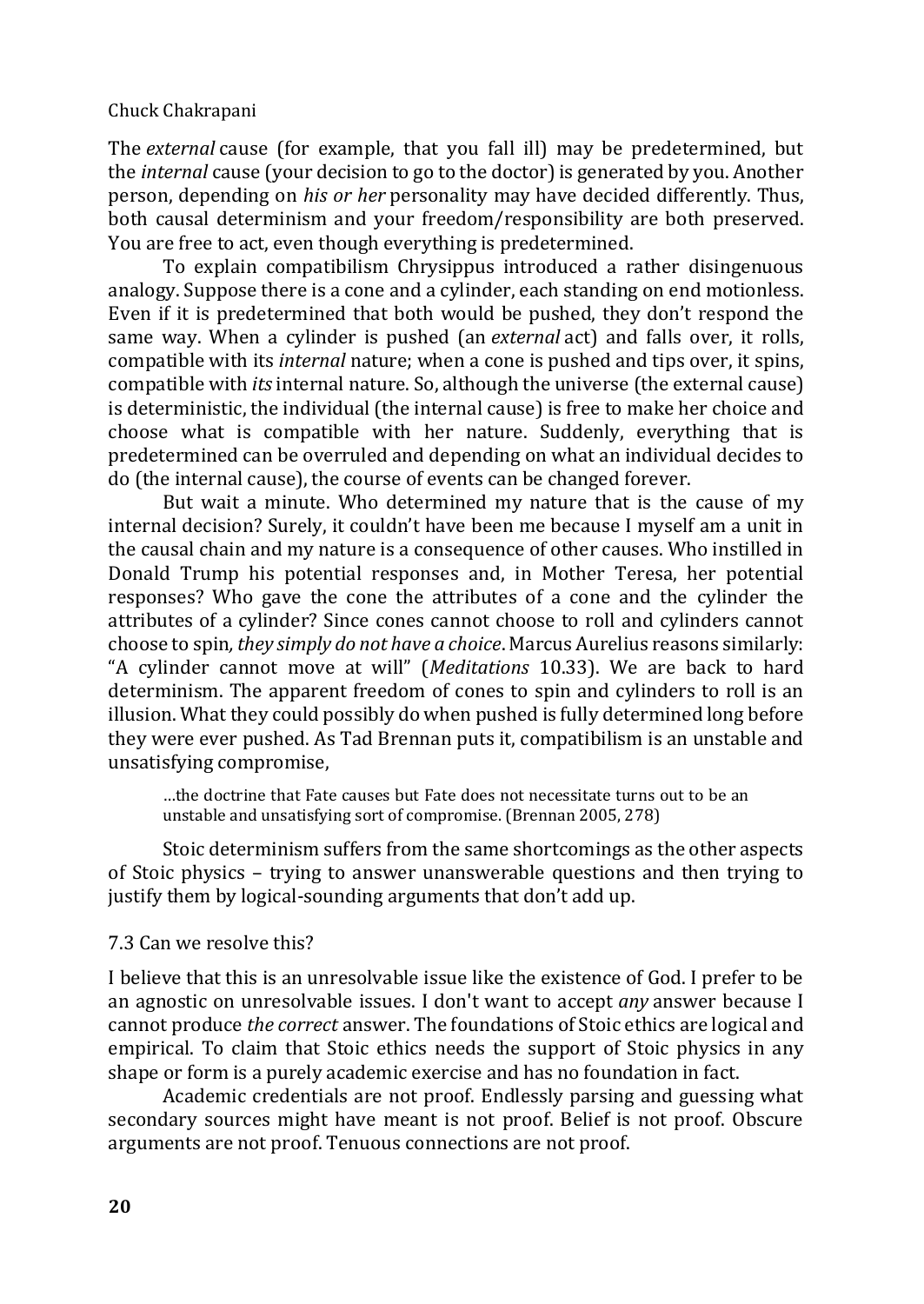Evidence, at least in my view, is what stands up to logical scrutiny and empirical observations that can be proved, disproved, or modified.

As I have been saying, there is no evidence whatsoever that any aspect of Stoic ethics needs the support Stoic physics to be proven true. Not even a little. There is no evidence whatsoever to the claim that we need Stoic physics to understand Stoic ethics. Not even a little.

Let me conclude this section with these two earlier quotes from Julia Annas (2014), which are unequivocal and unambiguous.

We find no texts in which virtue, impulse, and the like are derived from Stoic physics. (315)

We have no support for the claim that Stoic ethics can only be understood in terms of the concepts of Stoic physics. (315)

#### **8. Academic Contention**

Of course, there is the academic contention that we *need* Stoic physics and Stoic logic because they provide the foundation for Stoicism.<sup>7</sup> Without necessarily challenging that point of view, I would like to relate my personal experience<sup>8</sup> as a practitioner. While I have been familiar with Stoicism for decades, I had not read much about Stoic physics and Stoic logic until the past few years. After studying Stoic physics more closely (including a full-length book on Stoic physics by Sambursky 2016) I can confidently say my understanding of Stoic ethics has not increased even marginally after my exposure to Stoic physics.

Stoic ethics has been found useful in healing professions. Stoic ethics has also been acknowledged as the source of some models of psychotherapy, especially Cognitive Behavior Therapy (CBT) and Rational Emotive and Behavior Therapy (REBT). It is also used by the US military to build discipline as well as to overcome trauma. In all cases where the application of Stoic principles is the focus, Stoic physics has no role to play. I believe it is fair to say that the resurgence of Stoicism in the past decade is largely due to practitioners for whom Stoic physics and logic hold no relevance.

Because the Minimalist believes that Stoic ethics is a self-contained system that can be built on verifiable and self-evident truths (or on axioms if necessary), she avoids all religious and metaphysical explanations in preference to potentially

<sup>7</sup> See for example, Massimo Pigliucci. *How to Be a Stoic*, 2018. Basing his arguments on Pierre Hadot's original exposition (*The Inner Citadel*, 1998), Pigliucci makes the point that discipline of desire and the virtues that relate to them (courage and temperance) are based on Stoic physics. Even if this is true, it does not follow that Stoic ethics can *only* be derived from Stoic physics and Stoic logic, and not in any other way*. A link between two concepts, even it is a sufficient condition, cannot be assumed be a necessary condition.*

<sup>8</sup> I am aware that this is just my personal experience. While personal experience is not proof, it nevertheless supports the argument that Stoic physics is not needed to understand Stoic ethics.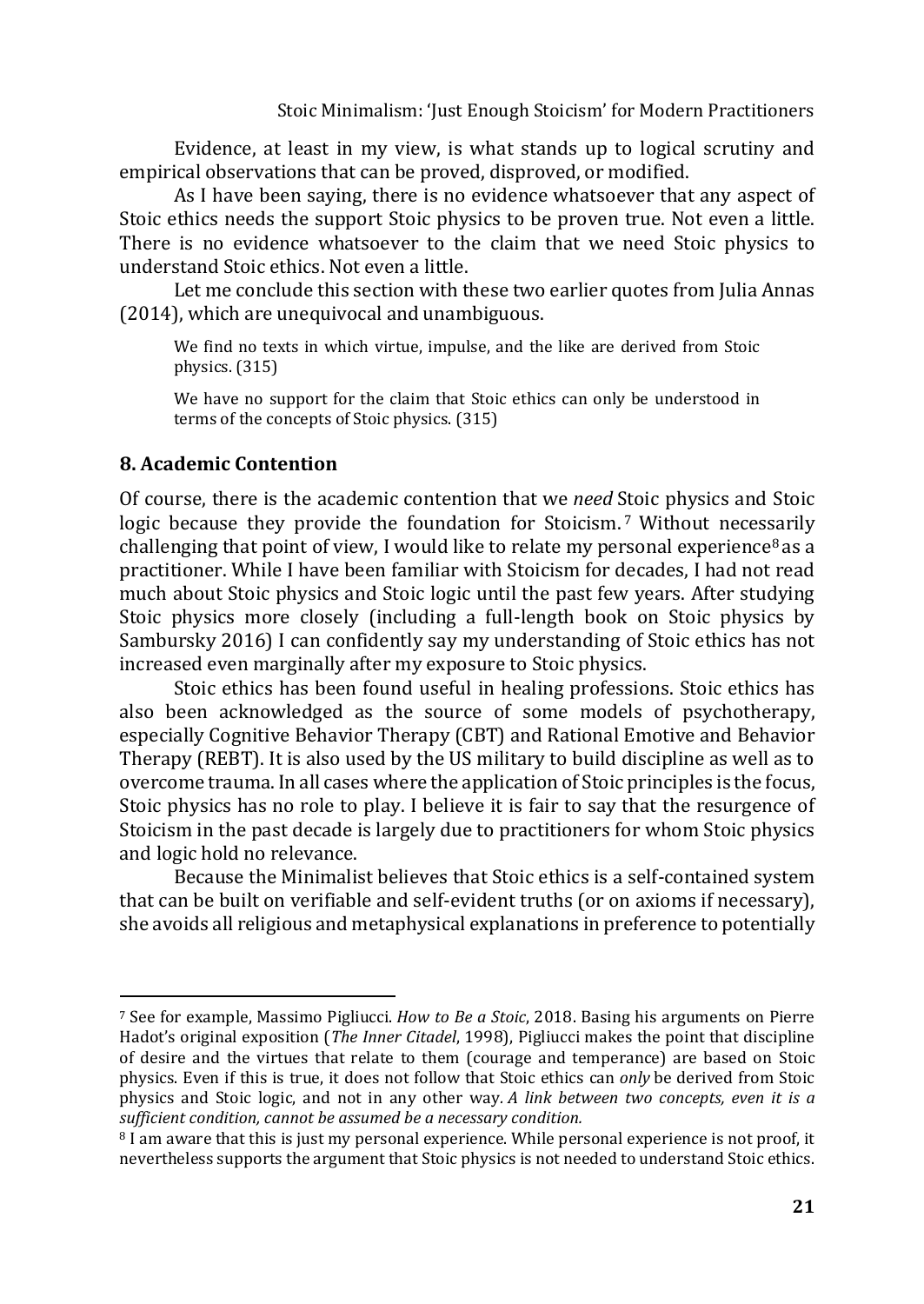provable propositions. (A Stoic Minimalist, however, is not necessarily against religion or metaphysics.)

# **9. Stoic Logic: A Brief Outline**

Stoic logic is broader in scope than the term logic implies in modern usage. While ancient Stoic logic included what we understand by logic today (a systematic study of the valid rules of inference), it included many other things including epistemology, such as development of reasoning in human beings.

Stoic logic is the study of *logos* and it includes speech and reason. It has two aspects: broad and narrow. The broad aspect deals with what makes us rational and the narrow aspect deals with proper ways to assess the true value of what is presented to us (sayables and meanings). In modern usage, the word 'logic 'refers to the narrow aspect.

Human beings are born with several preconceptions and an innate structure. But the mind at birth has no conceptual content. It is a blank slate, *tabula rasa*. Different stimuli – some real, some imaginary – make *impressions* on the soul. Stored impressions become memories. These memories are what we call *experience*. Memories are organized into categories to form common notions.

We judge the truth and falsity of new impressions based on our experience with the collection of past(similar) impressions. Such *judgments* are called reason. We assent to what appears true to us, dissent to what appears false to us. We withhold assent when we don't have a common notion to guide us.

Only human beings are capable of thought, and this is because we are capable of rationality. Other animals are not capable of rationality. Thought is mediated by language and has three aspects:

- 1. The signifiers (the spoken word, vocal or subvocal);
- 2. The signified (the meaning of that word); and
- 3. The denotation (the object referred to by the word).

Syllogisms are concerned with valid forms of deductive reasoning. Stoic logic went beyond simple syllogisms and included modal and propositional logic. Stoic contributions to logic are still considered very sophisticated.

# **10. Do We Need Stoic Logic?**

When we ask the question "do we need Stoic logic?", we are *not* asking whether Stoic logic is useful or not. We are asking if we need Stoic logic to understand Stoic ethics. As we saw, Stoic logic broadly deals with two aspects: how our reasoning develops and what the rules of valid arguments are. The Stoic theory of how our reasoning develops may or may not be correct. Either way it has no implications for Stoic ethics. Stoic logic pertaining to deductive reasoning (syllogisms), modal, and propositional logic have been found to be valid and useful. However, we don't need the help of complex Stoic logic to understand Stoic ethics. In fact, the logic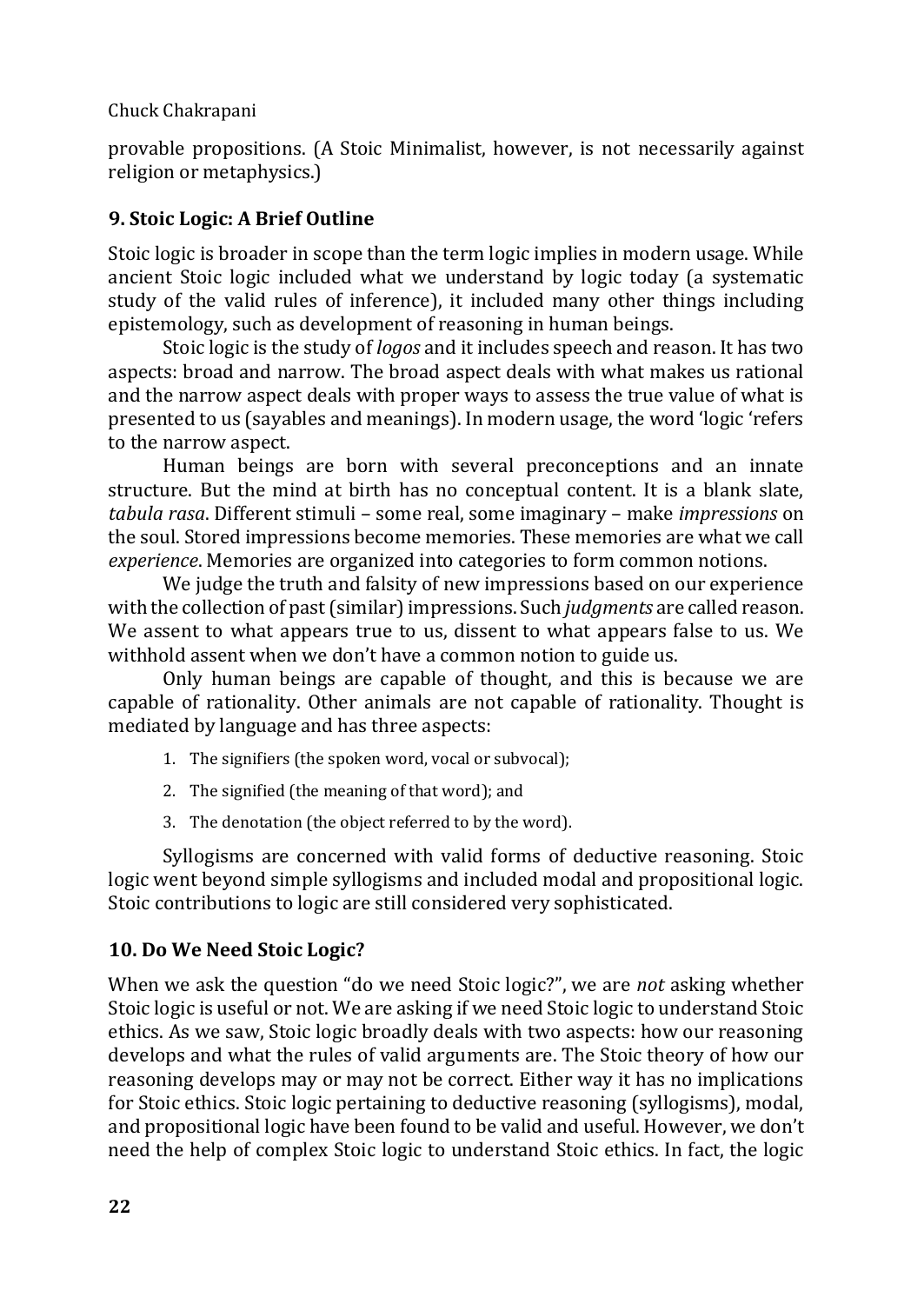that one implicitly uses in studying *any* subject such as natural sciences, social sciences, architecture, geology, or mathematics is sufficient to understand Stoic ethics.

No subject – be it science, mathematics, psychology, or any other – can be understood without some kind of logical reasoning. This is true of Stoic ethics as well. However, no special study of Stoic logic is needed to understand Stoic ethics any more than is needed to understand any other subject. While Stoic logic has contributed a lot to inductive and deductive reasoning, one has no need to study Stoic logic to understand and practice Stoic ethics. A vast majority of modern Stoics are not exposed to Stoic logic at all. An Amazon search yields no more than 3 books on Stoic logic, all of them obscure. Even general books on Stoicism do not pay much attention to Stoic logic. It is interesting to note that none of the popular modern Stoic books devote even a chapter to explaining what Stoic logic is even as they emphasize its importance.<sup>9</sup>

Logic is a very useful subject in its own right and the Stoic contribution to logic is substantial. But Stoic logic is not a prerequisite for understanding Stoic ethics.

# **11. Clarifying the Concepts: God, Nature, Virtue, and Ethics**

Concepts like God, virtue, and ethics have religious overtones. However, many religions are largely based on faith while Stoicism is based on reason. So, what exactly did the Stoics mean by these concepts? This is an important question because demonstrating the logical basis of Stoic ethics would make it accessible to a wide variety of practitioners.

# 11.1 God in Stoicism

A generally accepted view is that the Stoics were pantheists and equated God with Nature or the universe, which is the totality of everything. Yet there are passages in Stoic literature that conceive of God not just as Nature, but a separate being with intent. Here is an example:

How else could it come about so regularly … when he [god] tells plants to flower they flower, and to bud, they bud, and bear fruit, they bear it, and to bring their fruit to ripeness, it ripens … how else could it be that the moon waxes and wanes and the sun approaches and recedes… (*Discourses* I.14.3)

This passage gives the impression that God and Nature are not the same but God is a separate entity instructing Nature how to act. This impression is strengthened by Epictetus' assertion,

<sup>9</sup> See for example, see recent books by Pigliucci (2017), William Irvine (2019), and Donald Robertson (2018) on Stoicism.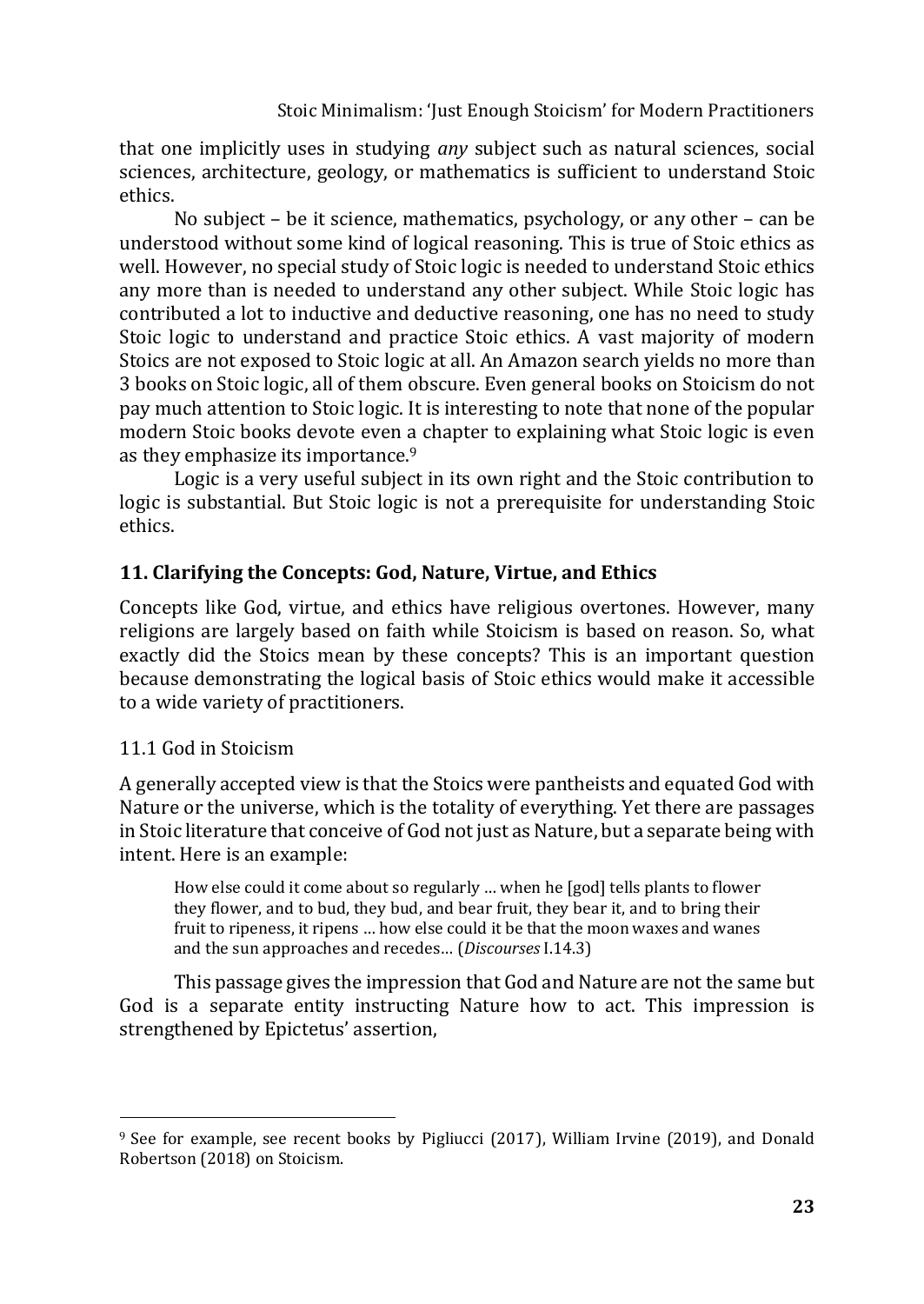So, a wise and good man…submits his mind to him [God] who administers the universe (*Discourses* I.12.4)

God is not the universe, but someone who 'administers it.' Seneca also seemed to have in mind a separate entity that controls Nature:

Seneca presents Nature as being under the control of a deity (Sellars 2019, 24).

It is possible other Stoics believed that the universe or Nature is identical with God. It is unclear whether the Stoics had an agreed upon view of God.

Nevertheless, we will go along with the view expressed by the modern Stoic scholar Christopher Gill (1995) who contends that God in Stoicism stands for the "inherent rationality and order" (xxi) of the universe. If we assume that most Stoics were indeed pantheists and equated God with the totality of Nature, the term God can be interpreted as 'the way things are' or 'the way things work.' The Stoic Minimalist accepts this definition of the Stoic God. We *don't have to* know why Nature, or the universe, works the way it does. Stoicism is a way of facing up to whatever happens. Therefore, to a Minimalist, it matters little whether a Stoic believes in God or is an atheist or is an agnostic. It has no bearing on the practice of Stoicism.

# 11.2 Ethics in Stoicism

Ethics, as we understand the word now, relates to moral right and wrong. Ethics is derived from the objectives of the system. Thus, for example, business ethics may be based on different principles compared to religious ethics. What then is Stoic ethics? Because Stoicism is a eudaimonic philosophy and its goal is eudaimonia (happiness or the good life, however one defines it), to a Stoic Minimalist whatever contributes to eudaimonia is ethical; whatever stands in the way of eudaemonia is unethical. The rest are indifferent.

# 11.3 Virtue in Stoicism

As with ethics, 'virtue' also has moral and religious overtones. What did ancient Stoics mean by virtue? Here we will again turn to Christopher Gill, "virtue is a form of expertise or skill, knowledge of how to live well" (2015). Virtue is wisdom and it has four components to it: Practical wisdom (knowing what is good and what is bad and what is neither), moderation (knowing what to select and what not to select), courage (knowing what to fear and what not to fear), and justice (knowing how to apportion things properly).<sup>10</sup>

To a Stoic Minimalist, virtue is a special skill that is needed to achieve eudaemonia. It is the perfection of wisdom, which has four aspects: practical wisdom, moderation, courage, and justice.

<sup>10</sup> The definitions of virtues are based on Arius Didymus's conceptualization.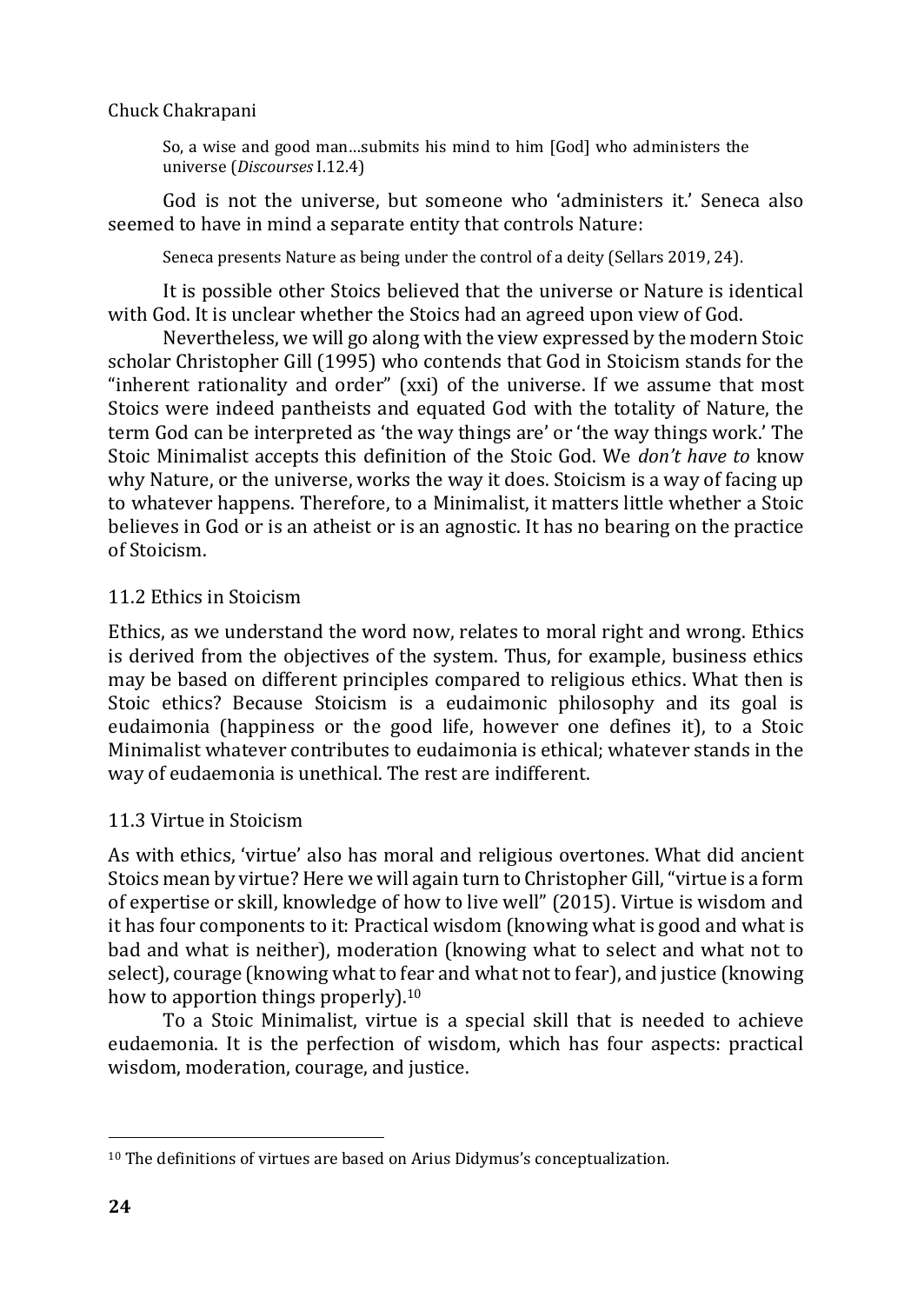# 11.4 'Living in accordance with Nature' in Stoicism

One of the fundamental themes in Stoicism is 'living according with Nature.' But what does this mean to a practitioner? Living according to Nature can be seen as reconciling with Nature.

Hierocles suggested that there are two main classes of reconciliation: internal and external. Internal reconciliation occurs when there is no conflict between us and our Nature (Ramelli 2009). External reconciliation occurs when there is no conflict between us and Nature that is external. A.A. Long calls these *human nature* and *external nature* (2018).

What is human Nature? Of all the animals, humans are the only ones who are endowed with reason. Human nature is rationality. So, we live in accordance with our internal nature when we live rationally. We try to exert control only on things we have control over.

What is 'external' Nature? It is what is presented to us, what we are faced with every minute of every day. It is reality itself. So, we live in accordance with our external nature when we accept reality as presented to us. We accept what is not under our control.

So, to a Stoic Minimalist, living according to Nature means living rationally (living according to human Nature) and not struggling against reality, no matter what it is (living according to external Nature.) We control what we can but don't struggle against what we cannot.

# 11.5 Concepts that are time- and context-specific

We often tend to judge the past with the wisdom of the present. We fail to take into account that what was seen as neutral or progressive at one time may be seen as offensive at some other time. We may consider ourselves progressive today but there is no guarantee that we will be so seen by generations to come.

In particular, there are passages (although not many) in Stoic literature which would perhaps be considered sexist if we judged them by present day sensibilities. Does it make Stoicism sexist? Stoics by and large didn't fight against slavery. Does that mean that Stoicism approved of slavery? Some Stoics believed in omens. Does that mean that Stoicism is superstitious?

Since Stoic philosophy does not say anything specific about these things, it is more likely that such beliefs were the beliefs of the time with no particular relevance to Stoic philosophy in general. This means that a Stoic Minimalist ignores time- and context-specific ideas that cannot be shown to be a part of Stoic philosophy.

# **12. Interim Summary**

So far we have discussed

• Why Stoic physics does not have any relevance to a practitioner of Stoic ethics and so can be safely ignored;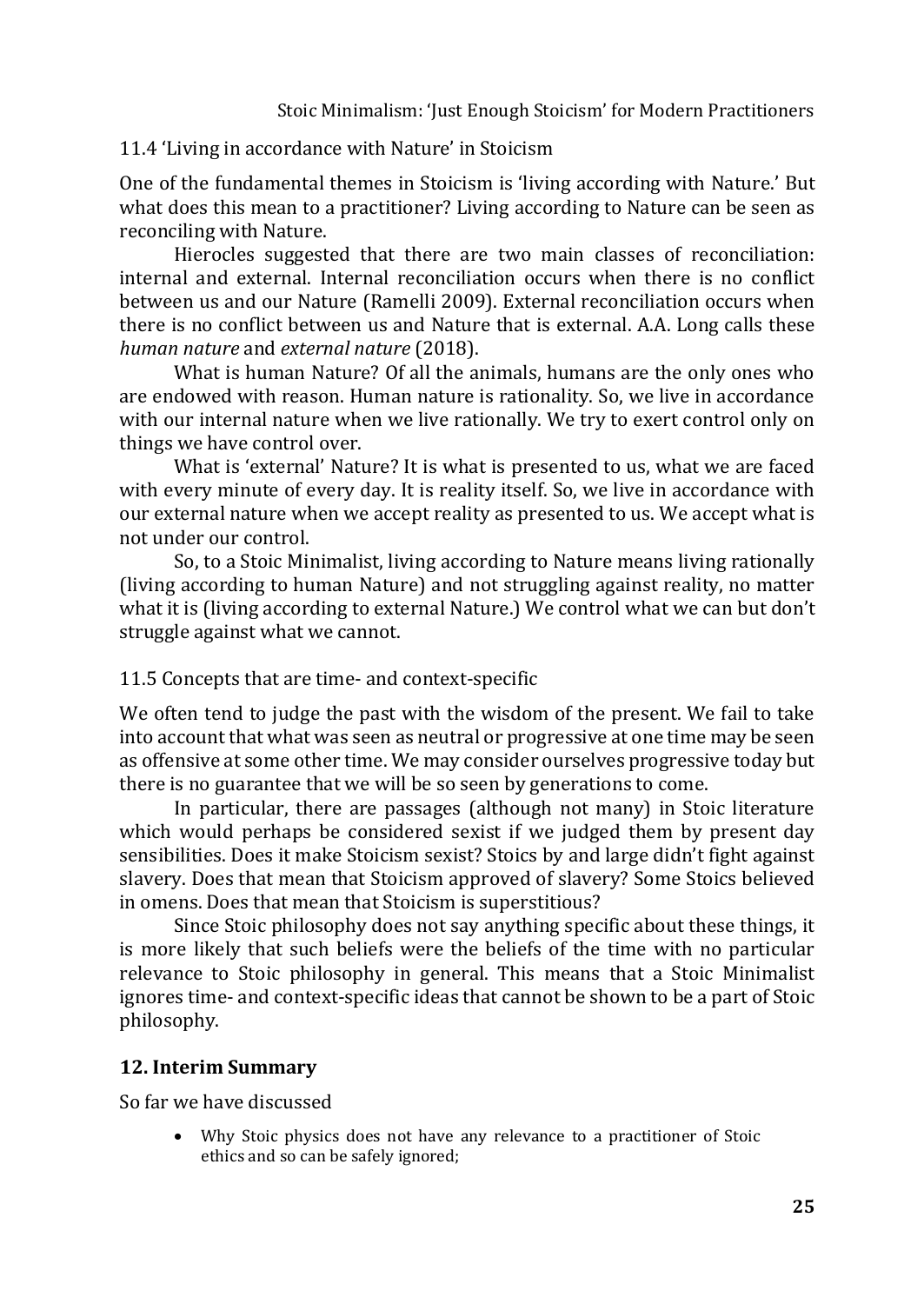- Why Stoic logic, useful by itself as it may be, is not needed to follow Stoic ethics;
- How terms such as God, virtue, ethics, and Nature can be understood and used without relying on metaphysical explanation; and
- Why we should ignore time- and context-specific references.

We are now left with only Stoic ethics without metaphysical explanations and without incidental concepts that are not relevant to our times. We call this Stoic Minimalism, and I outline its principles in the next section.

# **13. The Principles of Stoic Minimalism**

Here then are the basic principles of Stoic Minimalism:

- 1. **Happiness may be defined as a life that flows smoothly, without friction.**
- 2. **Avoiding friction means being in harmony with Nature. In concrete terms this means that we should be rational (our Nature) and not struggle against reality (external Nature).**
- 3. **We are not bothered by events but by our thoughts about them. By managing our thoughts, we can cease to be bothered by events.**
- 4. **The basic principle of Stoicism is 'Some things are up to us and others are not'.** This first principle – that we can achieve happiness or eudaimonia<sup>11</sup> by confining our thoughts and actions to things under our control ('up to us') and ignoring what are not ('not up to us') – contains the wisdom needed to achieve happiness and is fundamental to Stoic ethics. However, this principle by itself is not enough to achieve the good life.
- 5. **To use the basic principle correctly, we need wisdom. Wisdom is made up of four cardinal virtues.** Even if we get rid of our anxieties and worries using the basic principle, it is quite possible that our decisions with regard to what is under our control could go wrong. For example, whether to control your anger or not is under your control. But if you choose to be angry, it may not lead to happiness. Therefore, the corollary to the third principle is that, to achieve excellence as conceived by Stoicism, we need special knowledge in four different areas: self, others, our desires, and our aversions. The special knowledge we need is *practical wisdom* (in all our dealings), *justice* (in dealing with others), *moderation* (in dealing with our desires), and *courage* (in dealing with our aversions). These four virtues are aspects of wisdom.

For the Stoic Minimalist, Stoic ethics is a logically self-contained system in which *rationality is the principle, wisdom is the means, and happiness is the* 

<sup>11</sup> *Eudaimonia* is a single concept with multiple shades of meaning. For example, when Socrates, Nelson Mandela, and Gandhi were thrown in prison, they had means of not being imprisoned in the first place or means of getting out. They chose not to because doing so would have put them in conflict with their nature and made them unhappy. In fact, Gandhi told the judge that he had no option but to send him to jail, which he was willing to accept completely, if the judge believed the law to be just. So, what to an outsider is an unflourishing life was indeed a flourishing one for them. They did not consider a preferred indifferent as the source of their happiness.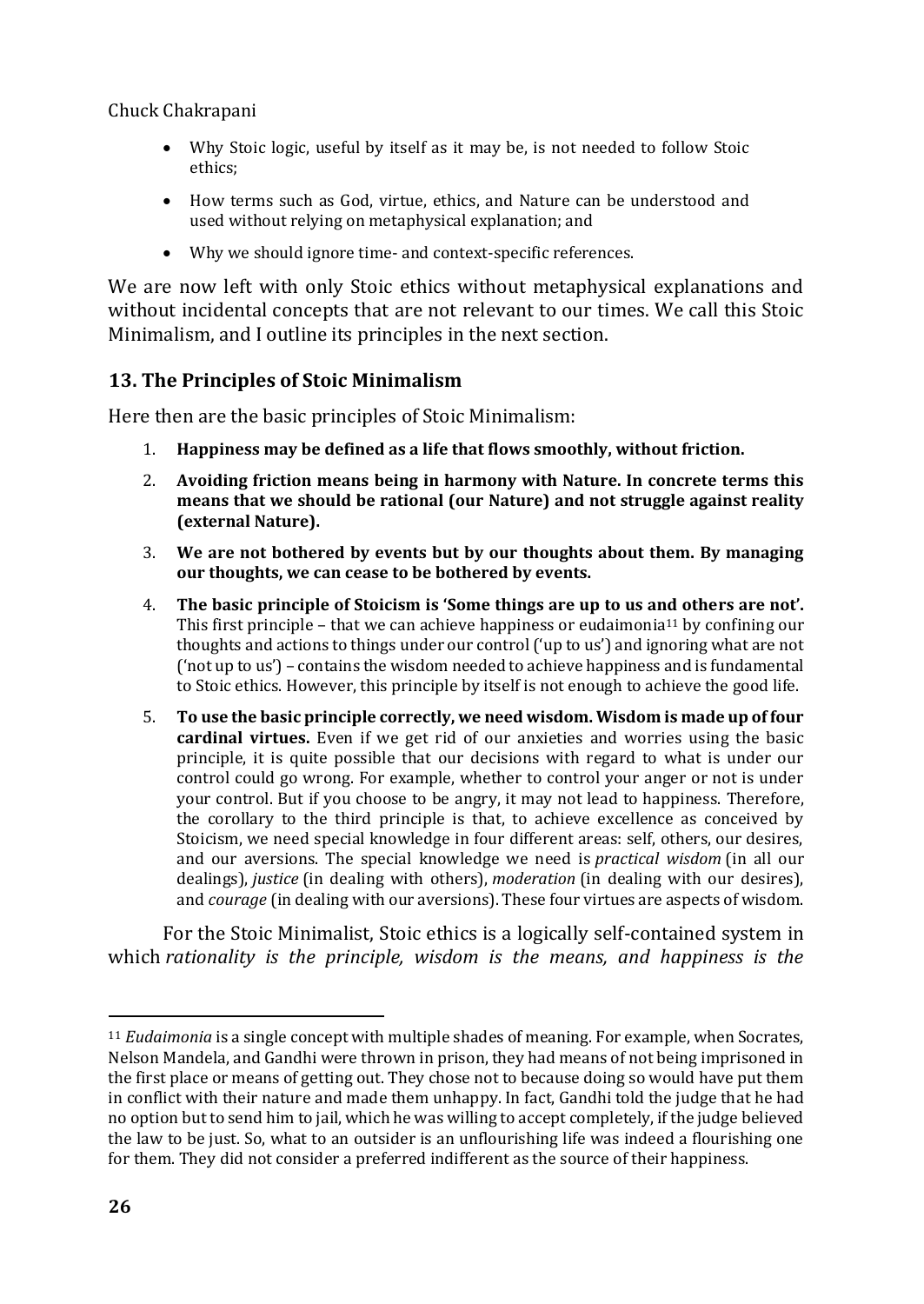*end.* Anyone who accepts this definition, in my opinion, is a Stoic irrespective of whether they agree or disagree with anything else about Stoicism.

# **14. Conclusion**

Any rational idea should be subject to refutation. How then can we refute Stoic principles if we claim that Stoicism is a rational system? The answer is simple. The refutation of any of the Stoic ethical principles can be done in the same way as it is done in other disciplines. For example, Stoicism holds that we have total control of our inner lives (Stoic dichotomy). What if science proves that while this is mostly true, there are parts of our inner lives over which we have no control? We just accept this and move the line between what we can or cannot control. This does not have to be a major issue. It does not call for a major rewrite of the basic principle. As I suggested earlier, this can be done, but it has to be done sparingly, carefully, and only when it is absolutely necessary. There is no need to revise Stoic ethics to conform to the latest scientific finding, which may itself change as we are exposed to more research.

There is a reason why the philosophy that provided solace to a Greek slave and a Roman Emperor 2000 years ago continues to provide solace to modern people from various walks of life (such as James Stockdale, Rhonda Cornum of the US military, presidents of many countries, corporate CEOs, modern psychotherapists, and hundreds of thousands of modern adherents to Stoicism.) The underlying philosophy of Stoicism works and it works well, even without having to conform to the latest scientific findings.

While a rational philosophy of life cannot be totally at odds with science, it would be a mistake to continually update Stoicism to conform to the latest research findings. Philosophy is not science and it does not have to change every time there is a new scientific insight. Science is always in a state of flux, while philosophy seeks relatively enduring truths and ideas. There are many ideas on which scientists themselves don't agree. Many scientific findings are overturned by subsequent research. It is a belief of Stoic Minimalism that the core concepts of Stoicism should be tampered with lightly, if at all.

By clearing the cobwebs of Stoic physics, metaphysics, and religiosity along with "its paradoxes, and the willful misuse of language, … its extravagance," (Stock 1908, 1), and by paying greater attention to the differences in time, changes in language and culture over the past 23 centuries since Stoicism was first propounded, we come upon a timeless philosophy, simple, yet profound. This is Stoic Minimalism.

# **References**

Annas, Julia. 2014. "Ethics in Stoic Philosophy." In *Ancient Ethics*, edited by Jorg Hardy and George Rudebusch, 309-330. Göttingen: V&R unipress.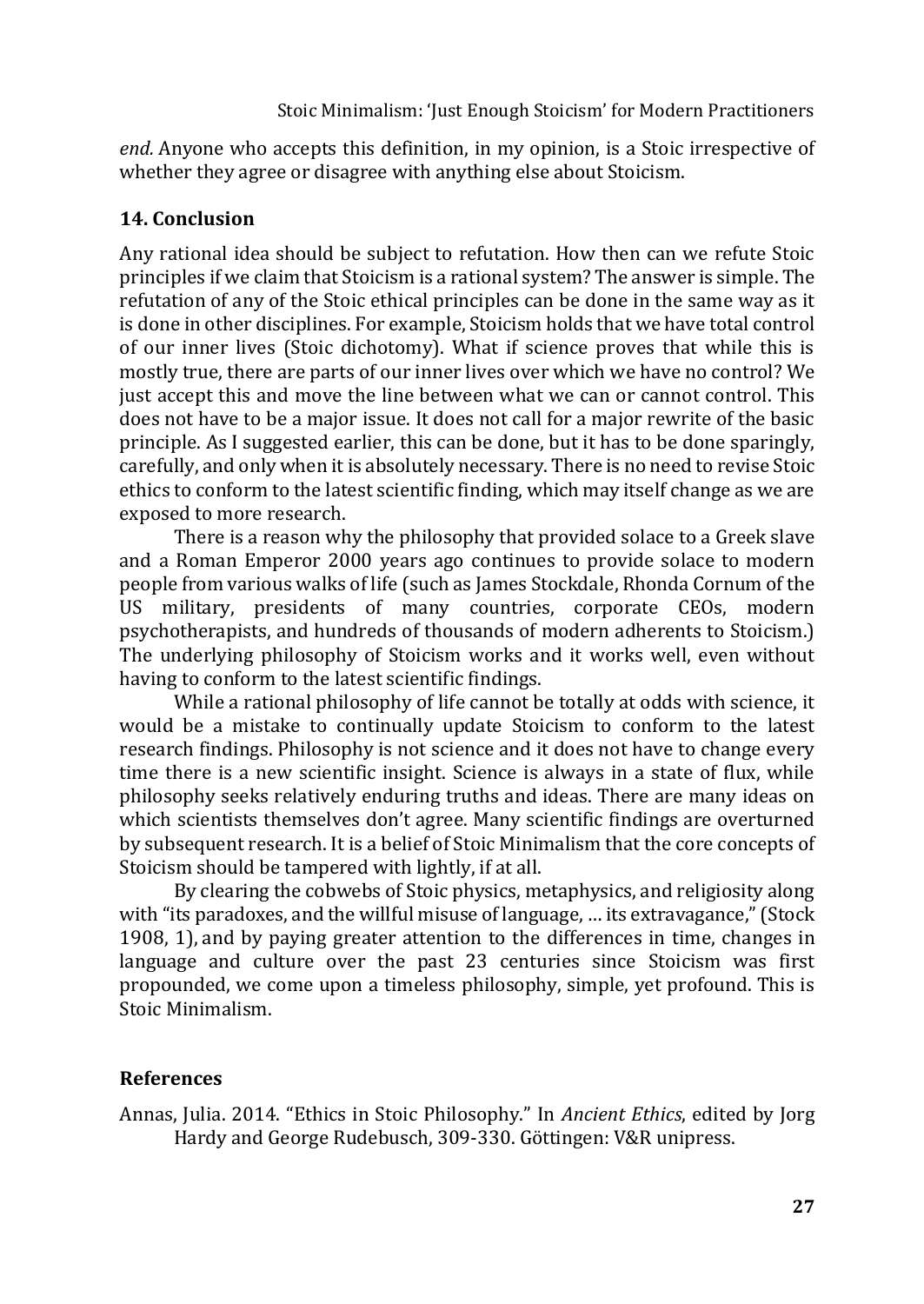- Brennan, Tad. 2005. *The Stoic Life: Emotions, Duties and Fate*. Oxford: Oxford University Press.
- Brennan, Tad. 2015. "The Stoic Theory of Virtue." In *The Routledge Companion to Virtue Ethics,* edited by Lorraine Besser-Jones and Michael Slote, 31-50. New York: Routledge.
- Gaca, Kathy L. 2000. "Early Stoic Eros." *Apeiron Journal for Ancient Philosophy* 33(1): 207-238.
- Gill, Christopher. 1995. "Introduction". In Hard, Robin. *The Discourses of Epictetus*, vii-xxvii. London: Everyman/Dent.
- Gill, Christopher. 2015. *"*What is Stoic Virtue?". *Modern Stoicism*. http://modernstoicism.com/what-is-stoic-virtue-by-chris-gill/.
- Hadot, Pierre. 1998. *The Inner Citadel: The Meditations of Marcus Aurelius*. Cambridge, MA: Harvard University Press.
- Hadot, Pierre. 2002. *What is Ancient Philosophy?* Translated by Michael Chase. Cambridge: Harvard University Press.
- Hahm, David E. 1977. *The Origins of Stoic Cosmology*. Columbus: Ohio State University Press.
- Haines, C.R. 1919. *Marcus Cornelius Fronto: Correspondence Vol. I.* Cambridge: Loeb Classical Library.
- Holowchak, M. Andrew. 2008. *The Stoics: A Guide to the Perplexed*. New York: Continuum.
- Inwood, Brad. 2018. *A Very Short Introduction to Stoicism*, Oxford: Oxford University Press.
- Irvine, William B. 2019. *The Stoic Challenge.* New York: Norton and Co.
- Laertius, Diogenes. 1959. *Lives of Eminent Philosophers*. Translated by R.D. Hicks, Cambridge: Harvard University Press.
- Long, A.A. 2018. *How to Be Free*. Princeton: Princeton University Press.
- Pigliucci, Massimo. 2017. *How to Be a Stoic: Using Ancient Philosophy to Live a Modern Life.* New York: Basic Books.
- Ramelli, Ilaria. 2009. *Hierocles the Stoic: Elements of Ethics, Fragments, and Excerpts.* Translated by D. Konstan. Society of Biblical Literature: Atlanta, GA.
- Richlin, Amy. 2006. *Marcus Aurelius in Love*. Chicago: The University of Chicago Press.
- Robertson, Donald. 2018. *Stoicism and the Art of Happiness*. London: Quercus.
- Sambursky, Samuel. 1959. *Physics of the Stoics*. Princeton: Princeton University Press.
- Sellars, John. 2015. *Stoic Worldview.* https://modernstoicism.com/the-stoicworldview-by-john-sellars/
- Sellars, John. 2019. *Lessons in Stoicism*. Penguin Books.
- Stock, St. George. 1908. *A Little Book of Stoicism*. London: Ten Cent Pocket Books.